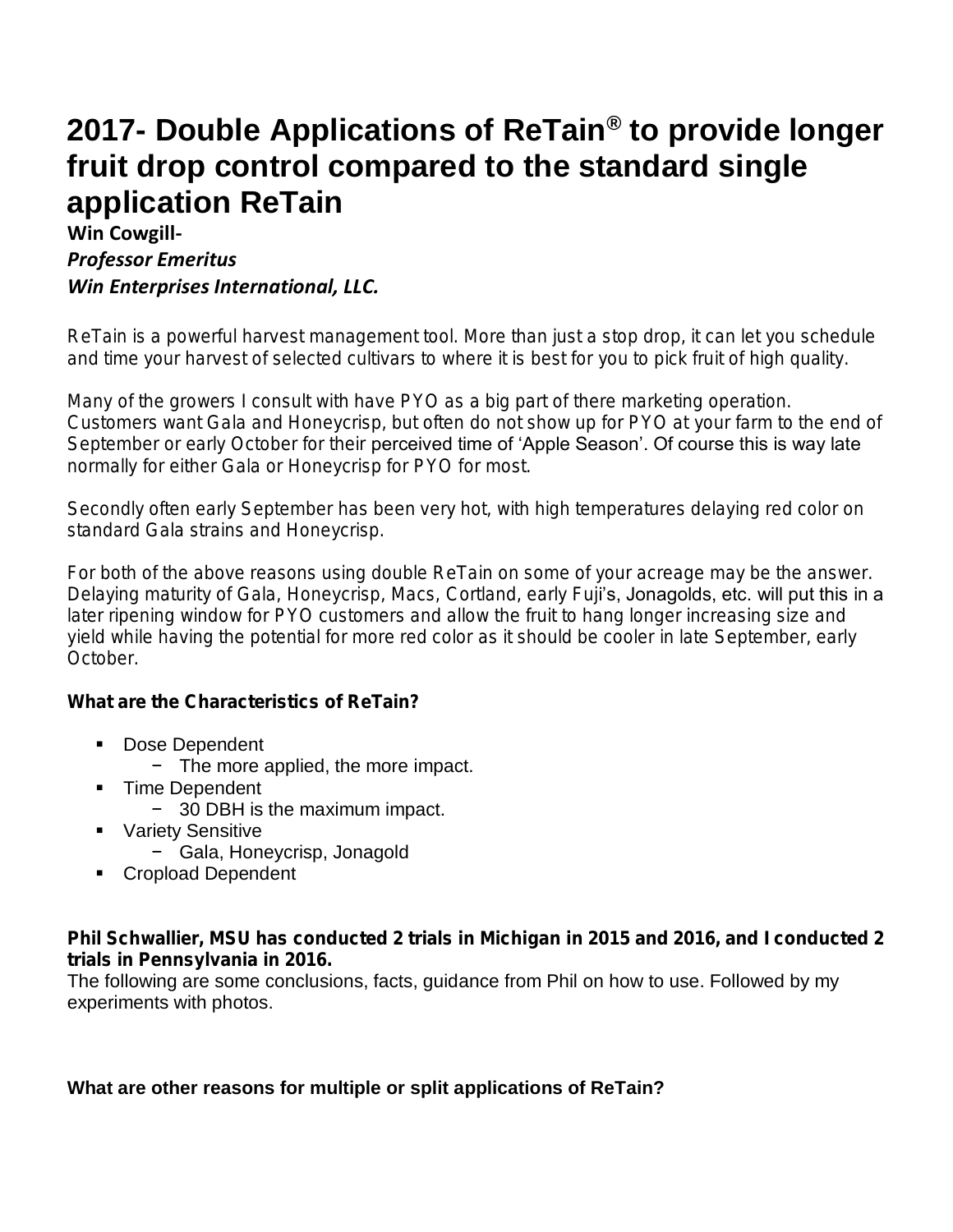- Good planning will eliminate multiple applications.
	- Choose harvest window and make application 30 to 21 DBH.
- When is multiple applications needed.
	- 1. Planning to delay harvest 30 days (1+1).
	- 2. Labor shortage or behind schedule.
	- 3. Realize a under treated mistake on first application.
	- 4. Want to delay harvest more than planned.
- An 2nd application of % to % rate will delay harvest additional 7 to 14 days.

## **Benefits**

- More harvestable quality fruit
- Improve fruit quality and quantity.
- Increase size and color.
	- Fruit will hang 30 extra days or more.
- One pick.
- Spread harvest out evenly.
- Improve storage quality.
- Stop drop.
- Cracking, Greasiness, Watercore

### **Risks and Impacts**

- Not without risks.
- . Do not apply high rates to heavy croploads.
- Fruit will hang 30+ extra days, open for hail, winds, pests, etc.
- Watch for longer pest risk, increase spray needs?
- Concentrating production into fewer varieties.
- 2 year results, need a couple more years to validate results.
- Storage disorders??, look good so far.
- Climate is a major factor?

2015 Michigan-Ridge Area- Honeycrisp ReTain Trial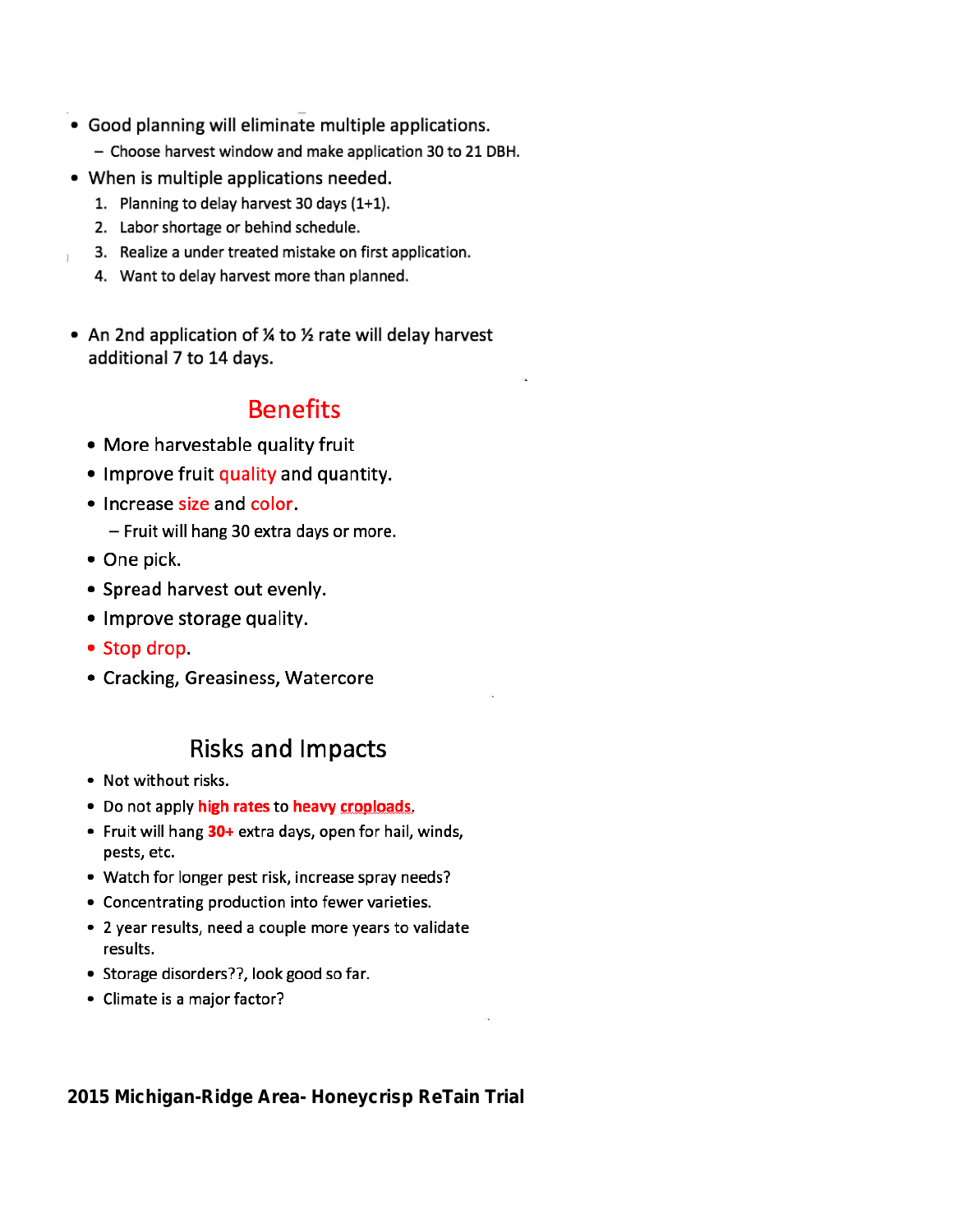

*Michigan HoneyCrisp ReTain Maturity Delay 2015 and 2016*

| <b>Honeycrisp ReTain Maturity Delay</b> |      |      |                                    |                             |  |  |  |
|-----------------------------------------|------|------|------------------------------------|-----------------------------|--|--|--|
| Rate                                    | 2015 | 2016 | <b>Harvest</b><br><b>Date 2015</b> | Harvest<br><b>Date 2016</b> |  |  |  |
| Predicted                               |      |      | 9-14                               | 9-10                        |  |  |  |
| <b>UTC</b>                              | Ω    | 0    | 9-17                               | 9-15                        |  |  |  |
| 1/4 Rate                                | 7    | 5    | 9-24                               | $9-20$                      |  |  |  |
| <b>Full Rate</b>                        | 17   | 19   | $10 - 4$                           | $10-3$                      |  |  |  |
| $1+1$                                   | 27   | 30   | 10-15                              | 10-15                       |  |  |  |
| 2X Rate                                 |      | 22   |                                    | 10-7                        |  |  |  |

*Michigan Average Fruit Weight Gain in 2015-2016*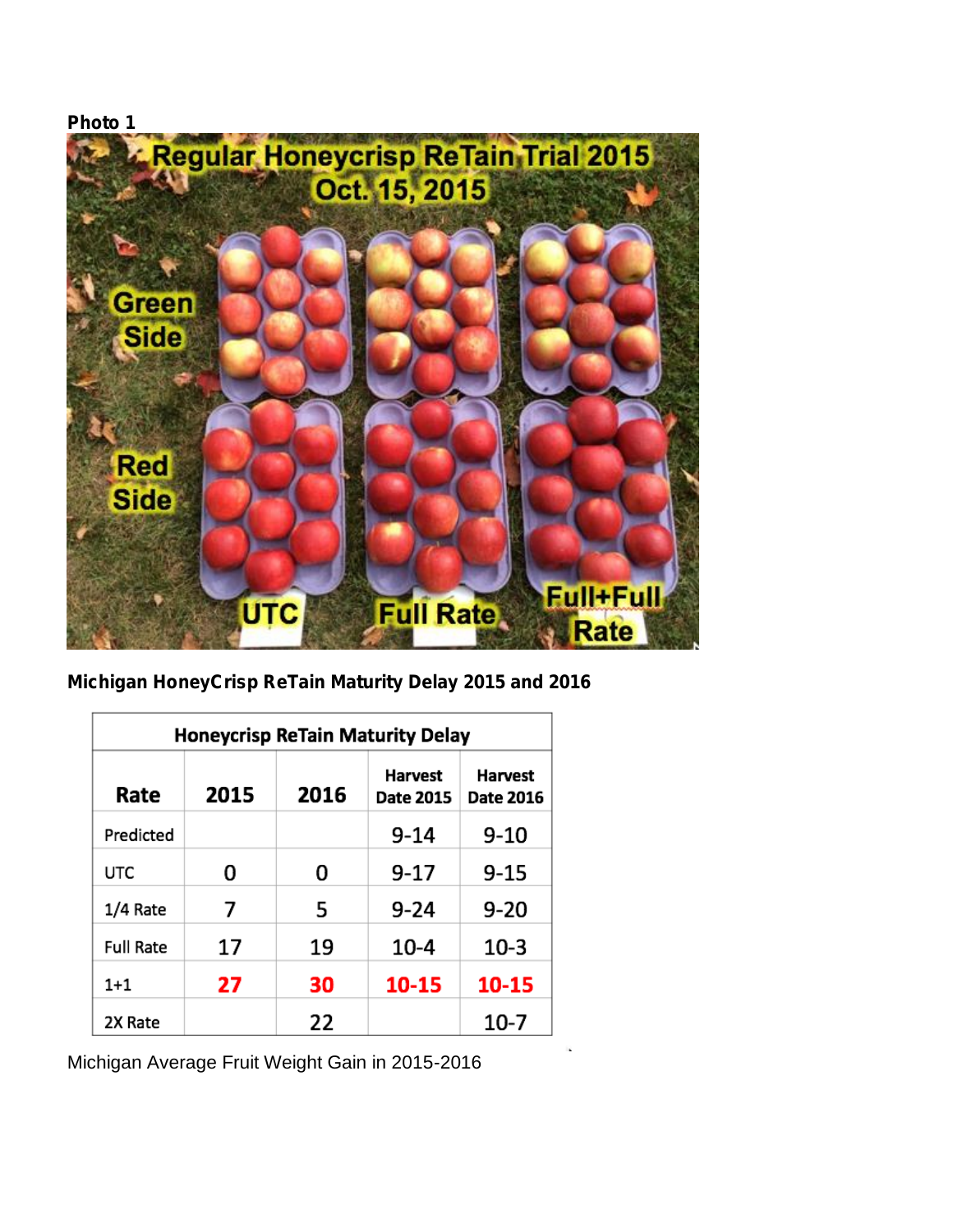| <b>AFW ReTain Gain (g)</b> |            |      |      |      |         |  |  |  |
|----------------------------|------------|------|------|------|---------|--|--|--|
|                            | Honeycrisp |      | Gala |      | Average |  |  |  |
| Rate                       | 2015       | 2016 | 2015 | 2016 |         |  |  |  |
| 1/4 Rate                   | 10         | 20   | 10   | 10   | 12.5    |  |  |  |
| <b>Full Rate</b>           | 30         | 30   | 20   | 30   | 28      |  |  |  |
| $1 + 1$                    | 50         | 100  | 50   | 40   | 60      |  |  |  |
| 2X Rate                    |            | 40   |      | 30   | 35      |  |  |  |

ReTain % Yield Increase 2016

 $\mathbf{k}$ 

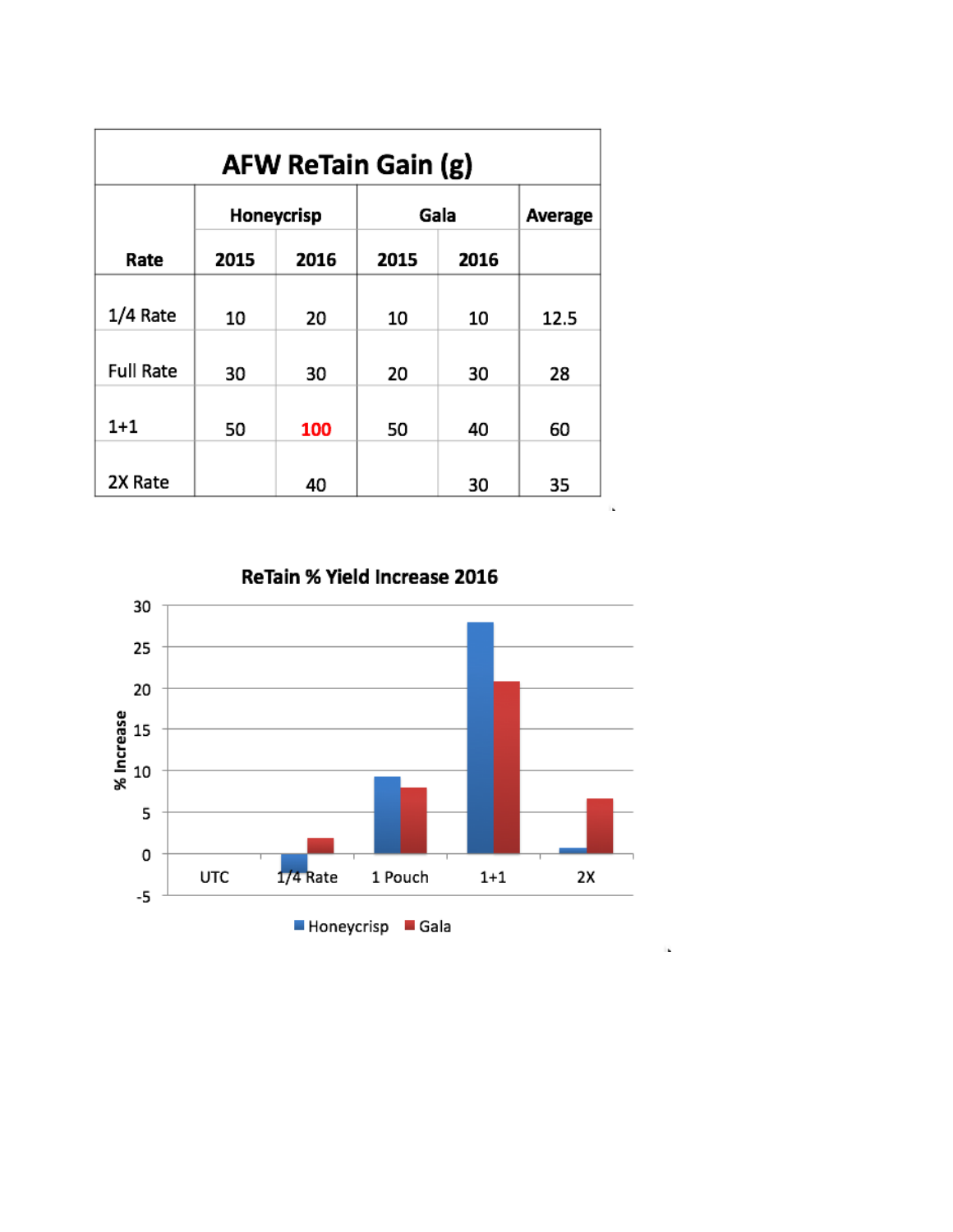

*In Michigan in 2016 double ReTain (1+1) increase FOB returns by per acre \$2,500 and Honeycrisp by \$11,000 per acre with Double ReTain applications.*

*Note in 2016 in Michigan temperatures were warm all thought September. Phil S. indicated he did not get the expected red color increase on Honeycrisp in 2016 for this reason but did of course get the increase in fruit size*

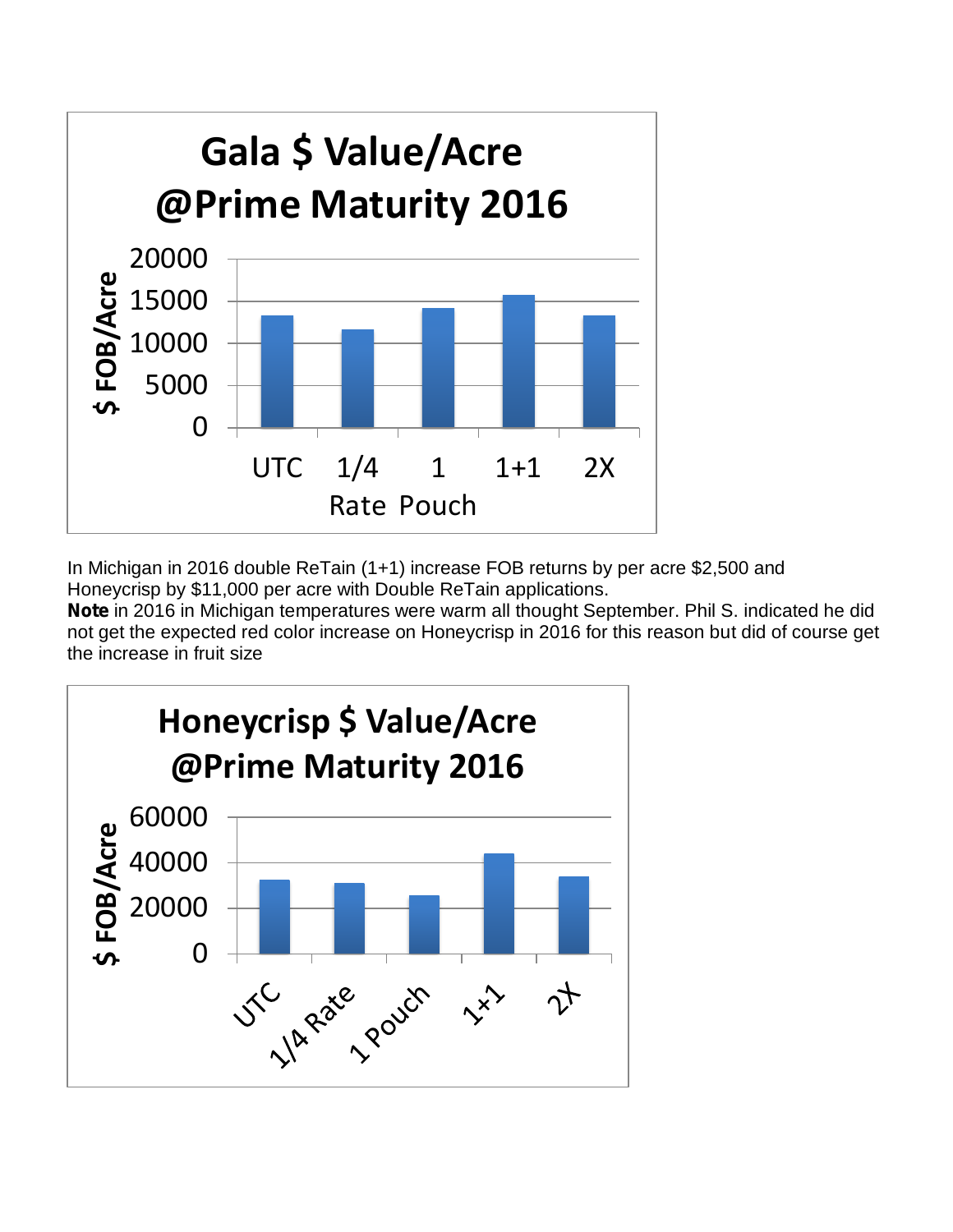*ReTain is currently \$240-\$270 per pouch or \$480 to \$540 per acre with a double application depending on quantity and your supplier. The increase in fruit size and yield more than offsets the investment in the harvest management tool ReTain.*

2016 Gala and Jonagold Trial-Heller Orchard, Wapwallopen, Pennsylvania

#### **Treatments**

*UTC ½ Rate ReTain -28 days PHI Full Rate ReTain- 1 pouch- 28 days PHI Double ReTain- 28 days PHI and 7 days PHI*

*Photos –Buckeye Gala –Tested 9/5/16- treated 28 days PHI- Heller's Orchard Wapwallopen, PA*

*Photos 2-4 Untreated Control-UTC ½ ReTain Single ReTain*





*The UTC on left should have been harvested approximately August 28 it was overripe on 9/5 when tested.*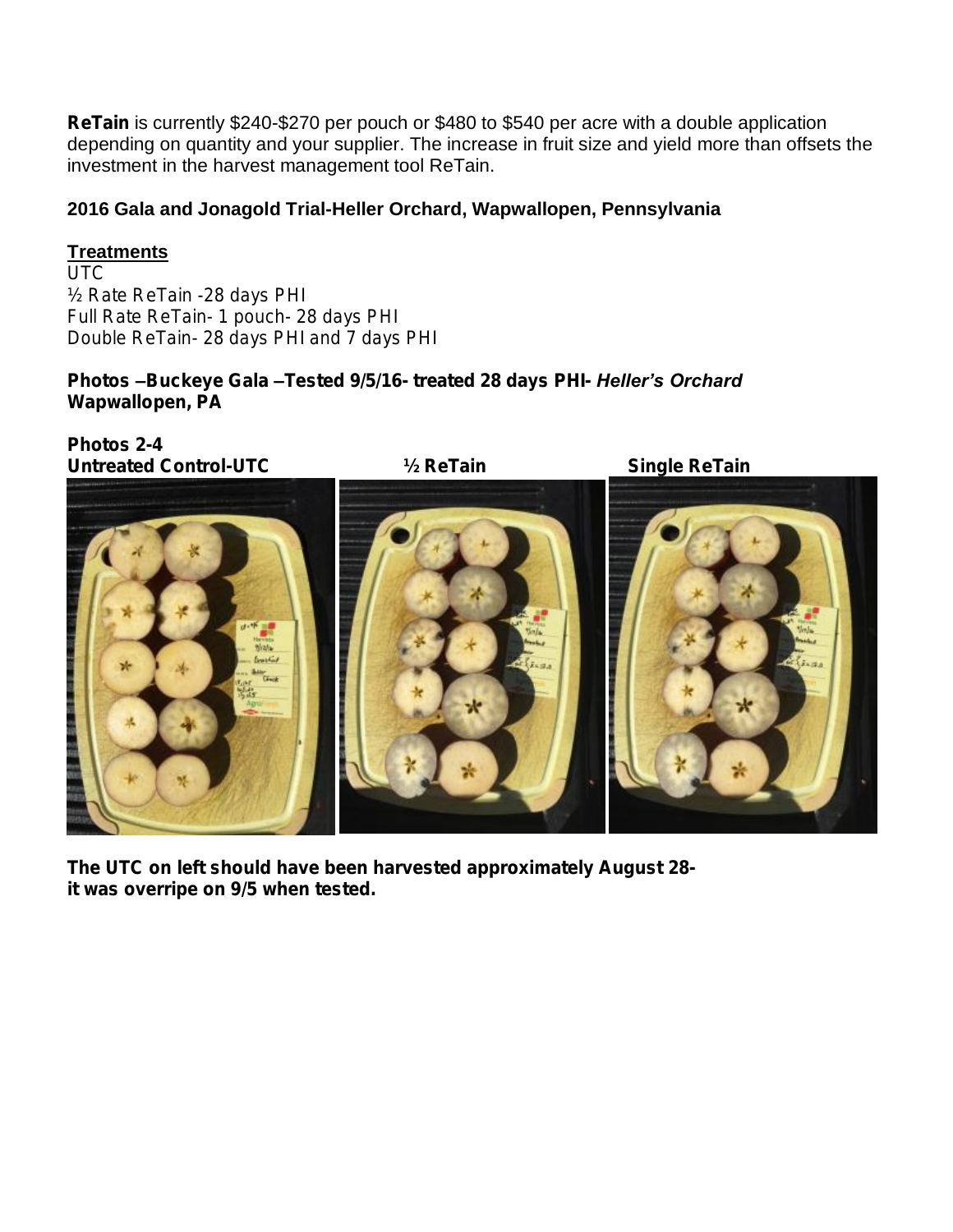*Note the Double ReTain photo below was from fruit sampled 9/20 -15 days after the photos above that were on fruit sampled 9/5*

*Photo 5- Buckeye Gala –Double ReTain (1+1) Tested 9/20/16- treated 28 days + 7 days before anticipated harvest*



*Photo 6-Buckeye Gala –on tree 9/24/16- treated 28 days PHI*